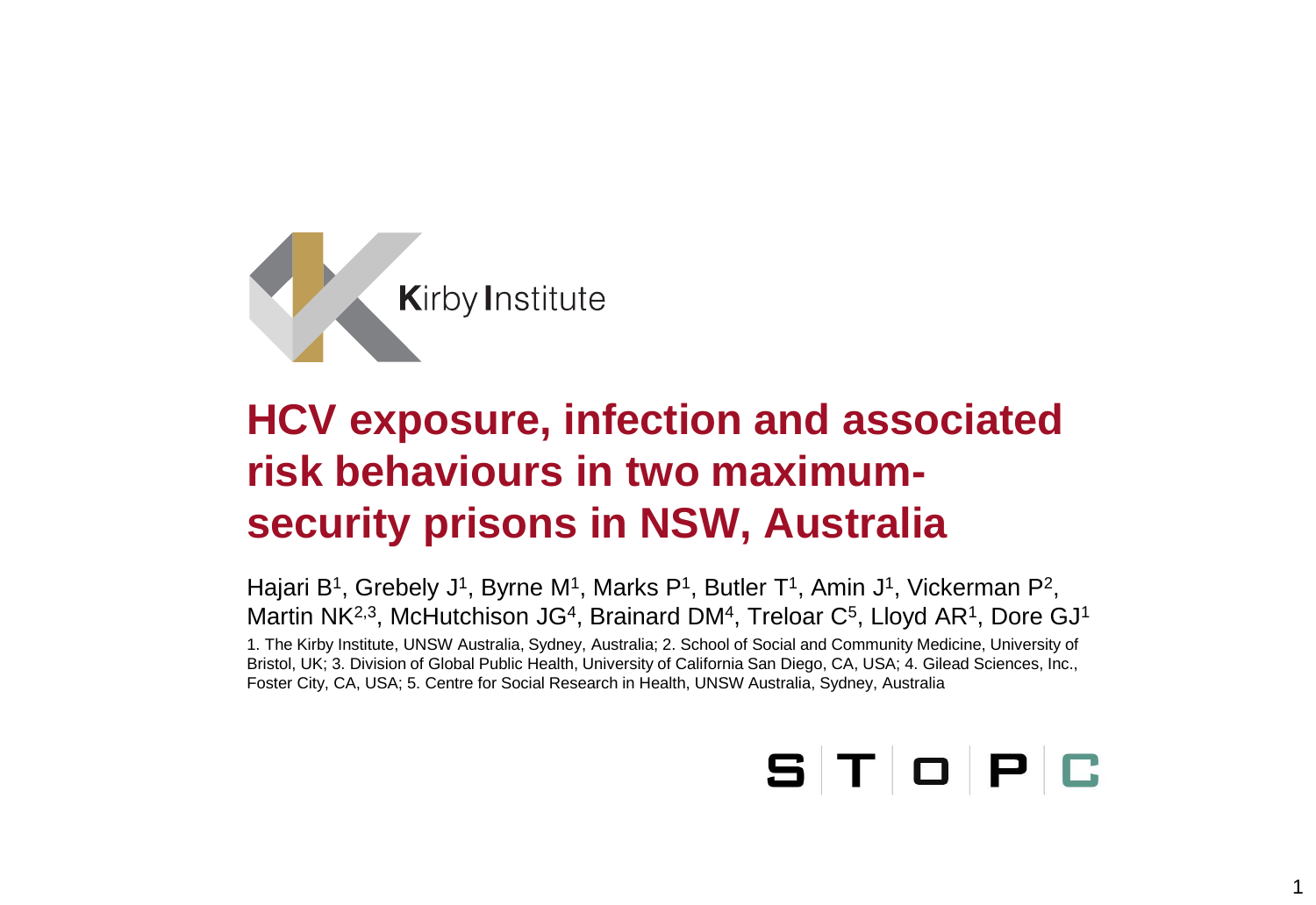#### $S$   $T$   $O$   $P$   $G$



## **Background**

- HCV prevalence in the prison setting is high.
	- o Global (HCV Ab+): 26%
	- o Australia (HCV Ab+): 31%
- HCV transmission in the prison setting is also high due to lack or sub-optimal coverage of HCV prevention strategies, including needle syringe programs (NSP), and opioid substitution treatment (OST).
	- o HCV incidence, global: 16/100 py
	- o HCV incidence, Australia: 6/100 py *(among those with life-time history of injecting drug use)*
- People who inject drugs (PWID) have high rates of imprisonment.
	- o 45% of Australian prisoners report ever injecting drug use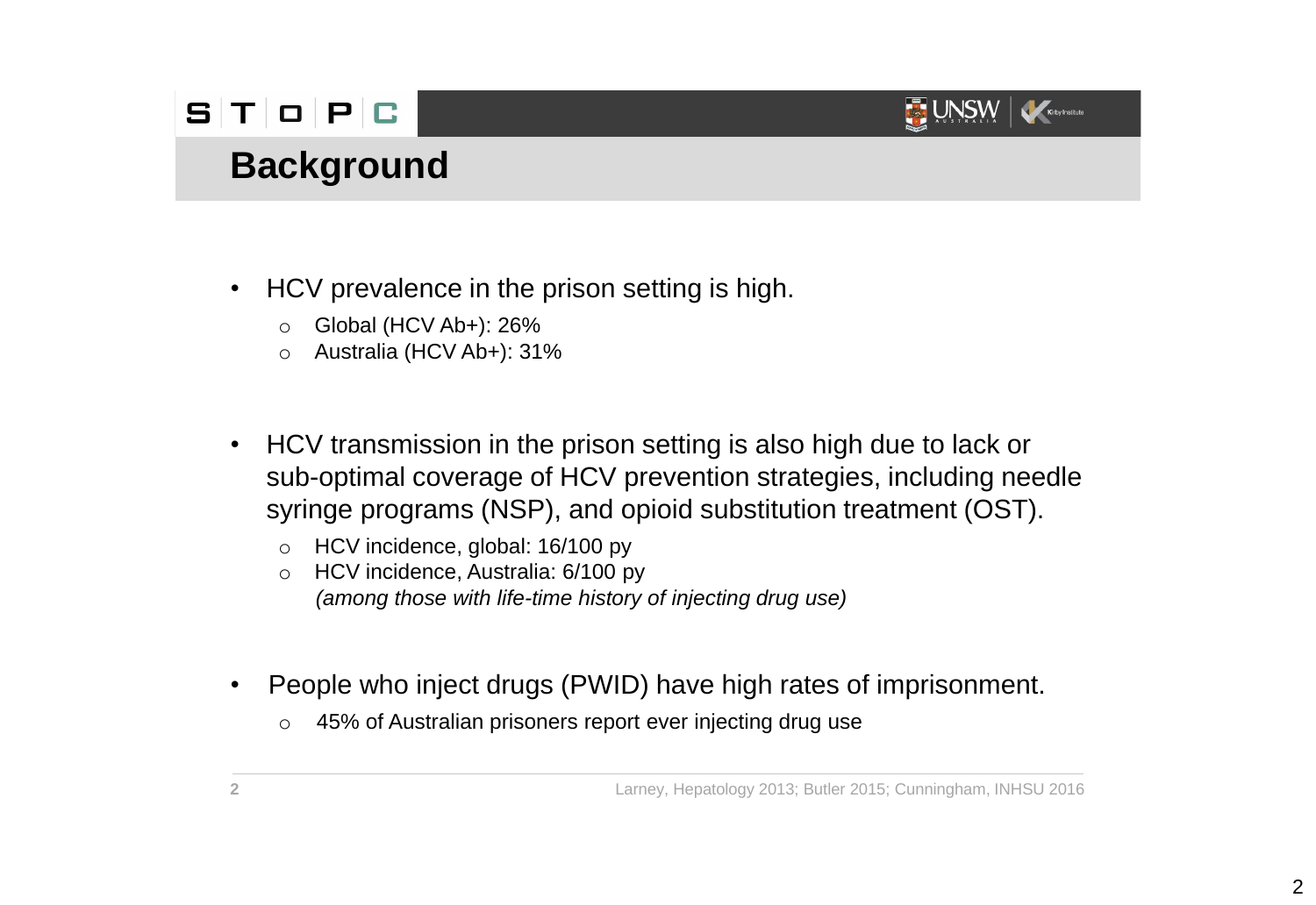

# **Background**

- In NSW prisons, OST and bleach-cleansing of injecting equipment is available, but not NSP.
- OST and bleach-cleansing of injecting equipment in NSW prisons had no significant impact on reducing HCV incidence.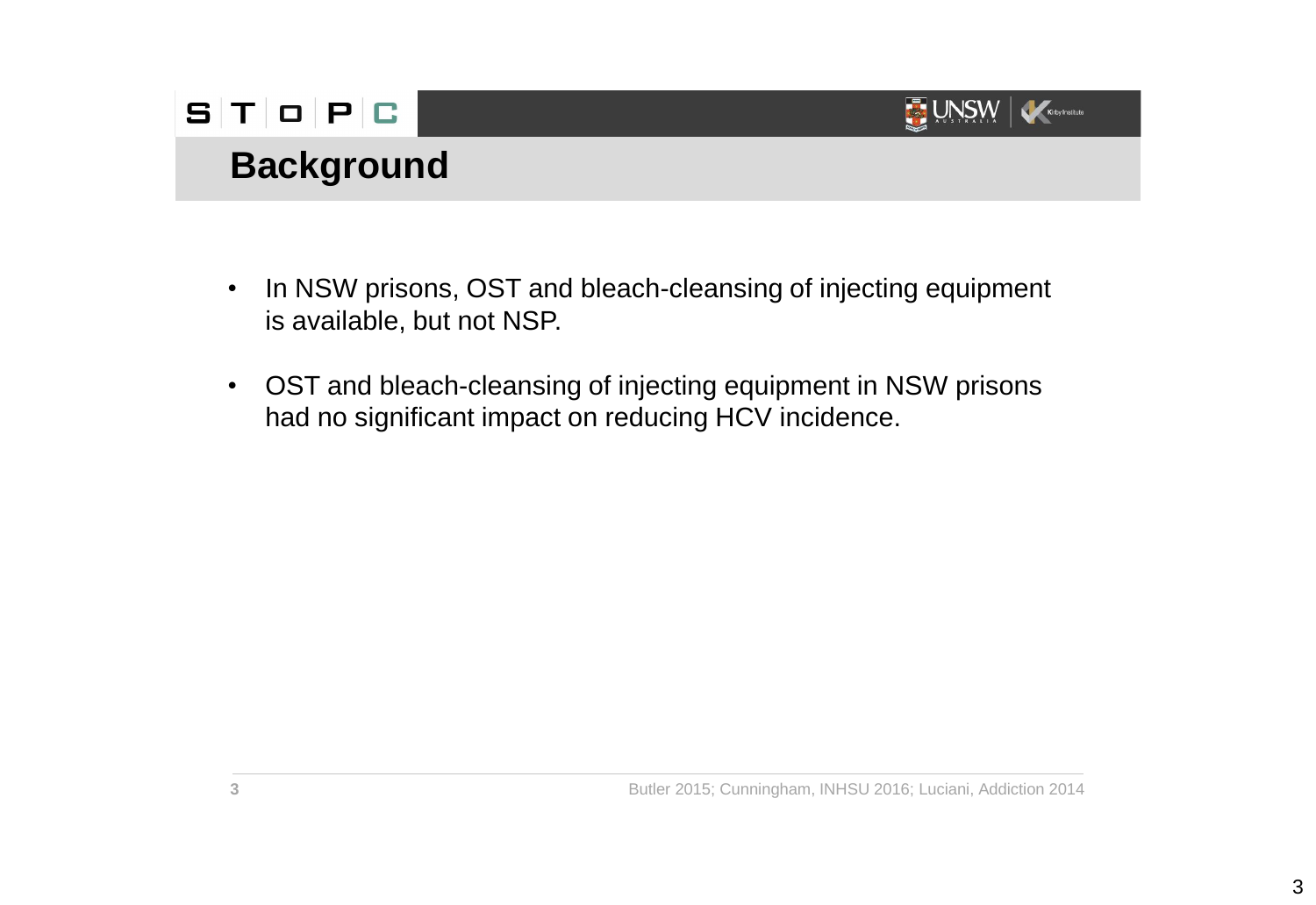

#### **The Surveillance and Treatment of Prisoners with hepatitis C**

- A partnership project to investigate the feasibility of HCV treatment as prevention in the prison setting
- Overall aims:
	- o To evaluate the impact of rapid scale-up of DAA treatment on HCV incidence and prevalence in the prison setting
	- o To develop a translational framework for subsequent establishment of treatment-as-prevention programs in the prison sector

#### **Maximum-security prisons Medium-security prisons**





**Dillwynia Correctional Centre (Women), Sydney**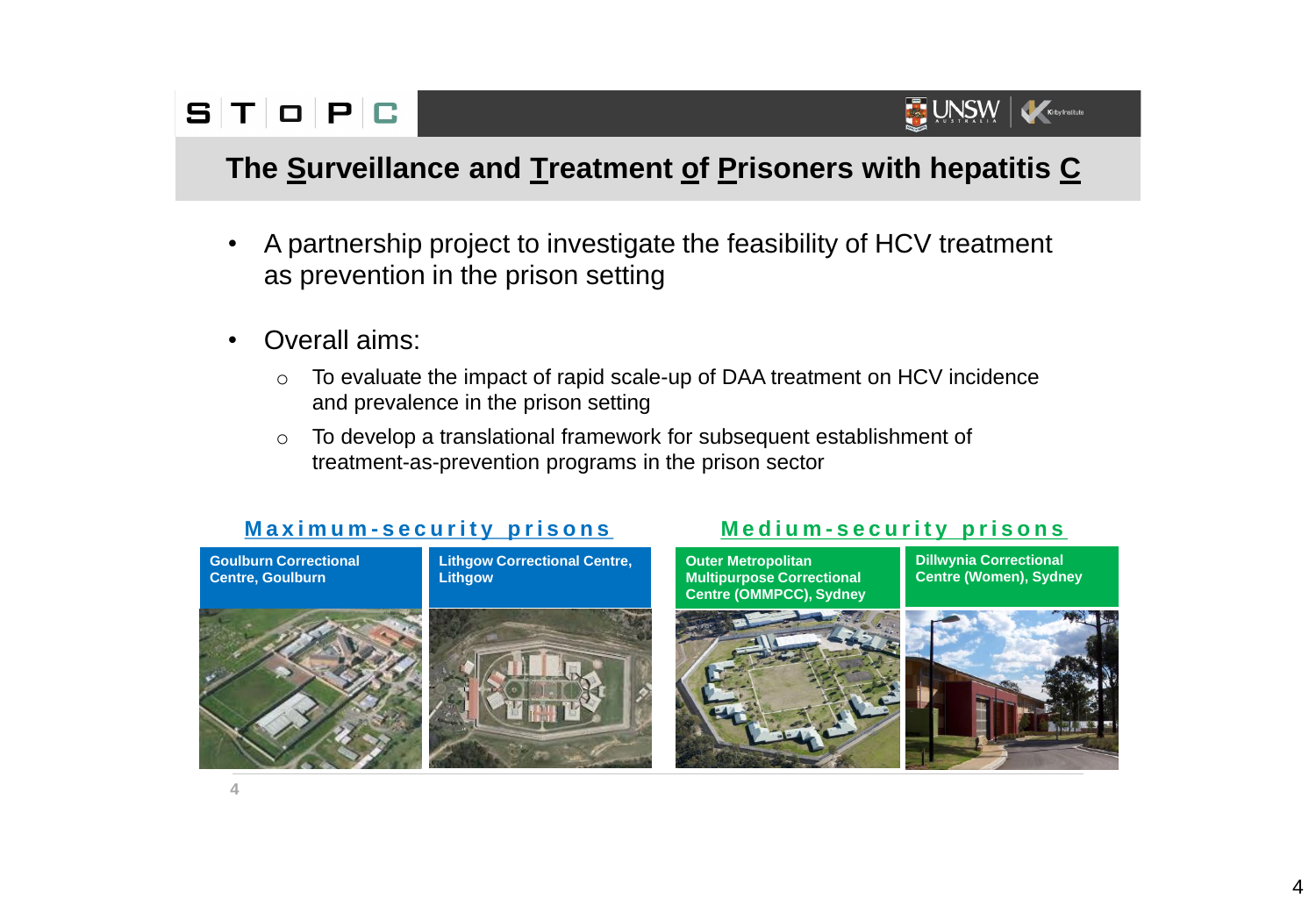#### $S$   $T$   $O$   $P$   $C$



#### **SToP-C: Study Schedule**



**5**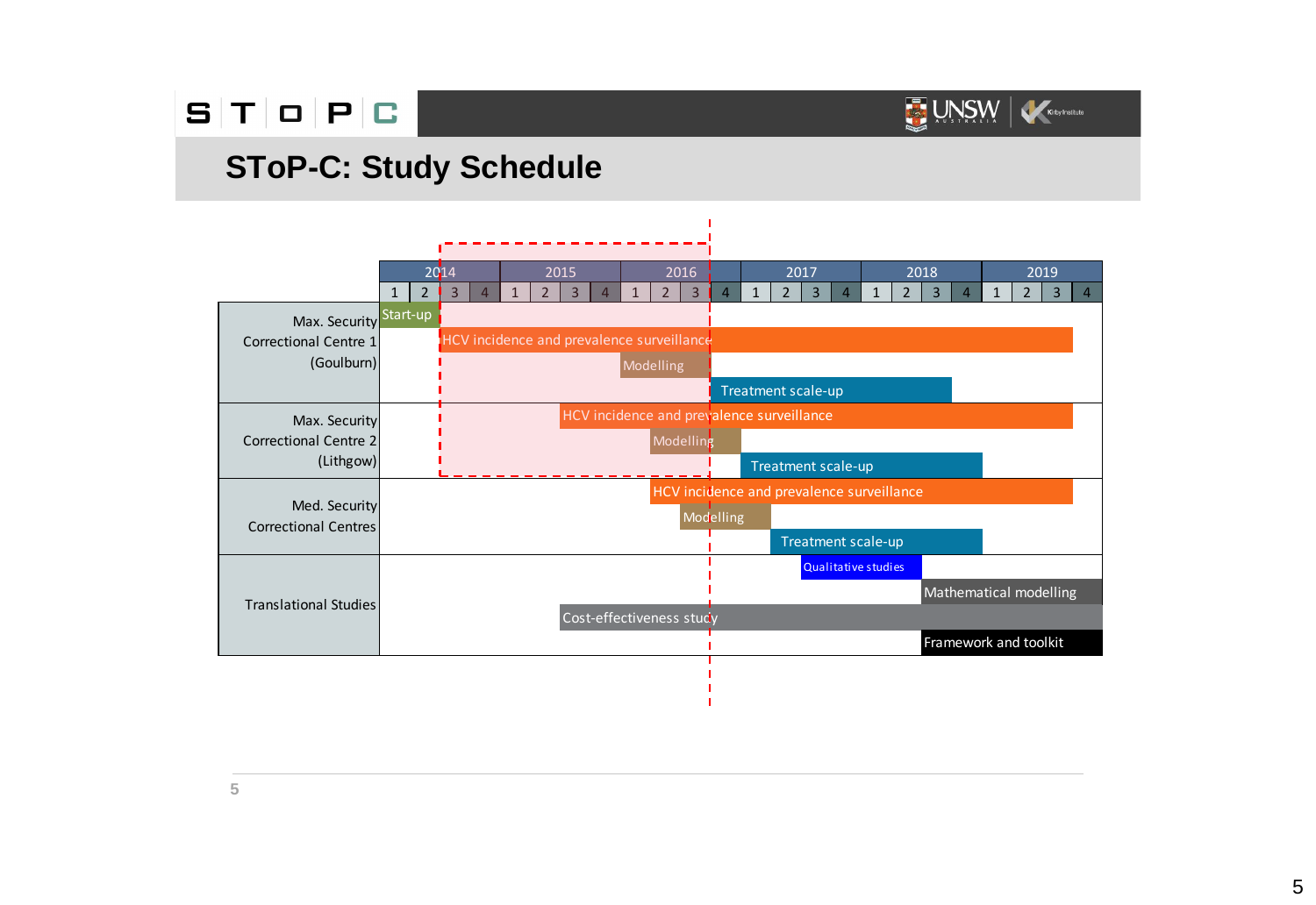#### $S$   $T$   $O$   $P$   $C$



# **Methodology**

- Data for this analysis includes prisoners enrolled from two maximum-security prisons between October 2014 and August 2016.
- At enrolment, participants received testing for HCV Ab and RNA, and completed a detailed interview, including injecting behaviours.
- **Objectives:**
	- o To evaluate HCV exposure and infection
	- $\circ$  To assess the behavioural factors by HCV status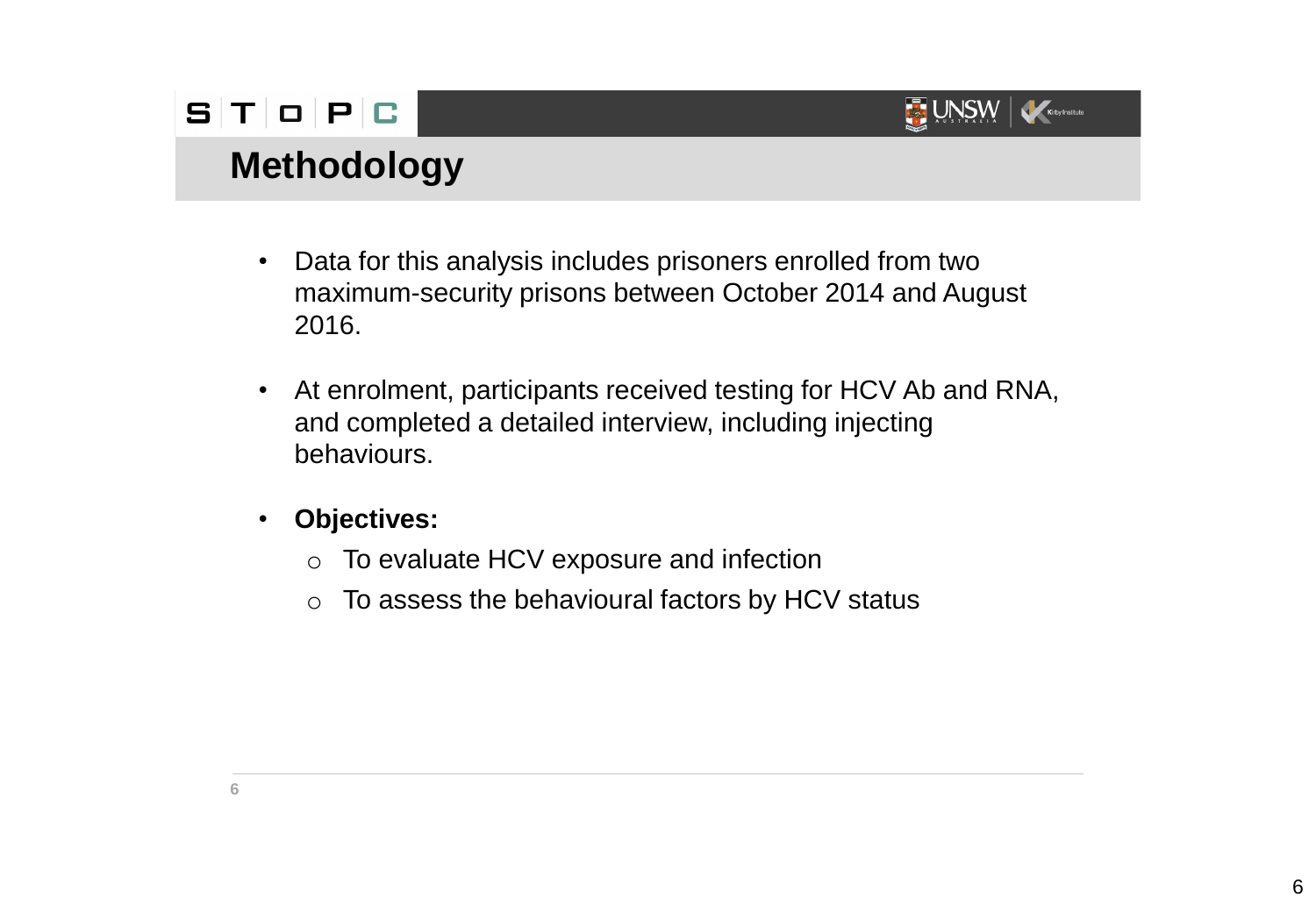

# **Results:** Background characteristics

|                                                         | Total<br>$(n=609)$ | <b>Goulburn</b><br>$(n=426)$ | Lithgow<br>$(n=183)$ |
|---------------------------------------------------------|--------------------|------------------------------|----------------------|
| Age, median (IQR), year                                 | 33(26, 43)         | 33(26, 43)                   | 32(26, 41)           |
| <b>Born in Australia</b>                                | 510 (84%)          | 360 (84%)                    | 150 (82%)            |
| <b>Education level lower than high</b><br>school        | 218 (36%)          | 148 (35%)                    | 70 (38%)             |
| Length of sentence, median<br>$( IQR),$ years           | 7.8<br>(3.0, 17.0) | 7.0<br>(2.2, 16.0)           | 9.2<br>(3.7, 20.0)   |
| <b>Duration incarcerated, median</b><br>$( IQR),$ years | 1.8<br>(0.6, 4.2)  | 1.6<br>(0.5, 4.1)            | 2.2<br>(1.1, 4.4)    |
| <b>Previously imprisoned</b>                            | 435 (71%)          | 312 (73%)                    | 123 (67%)            |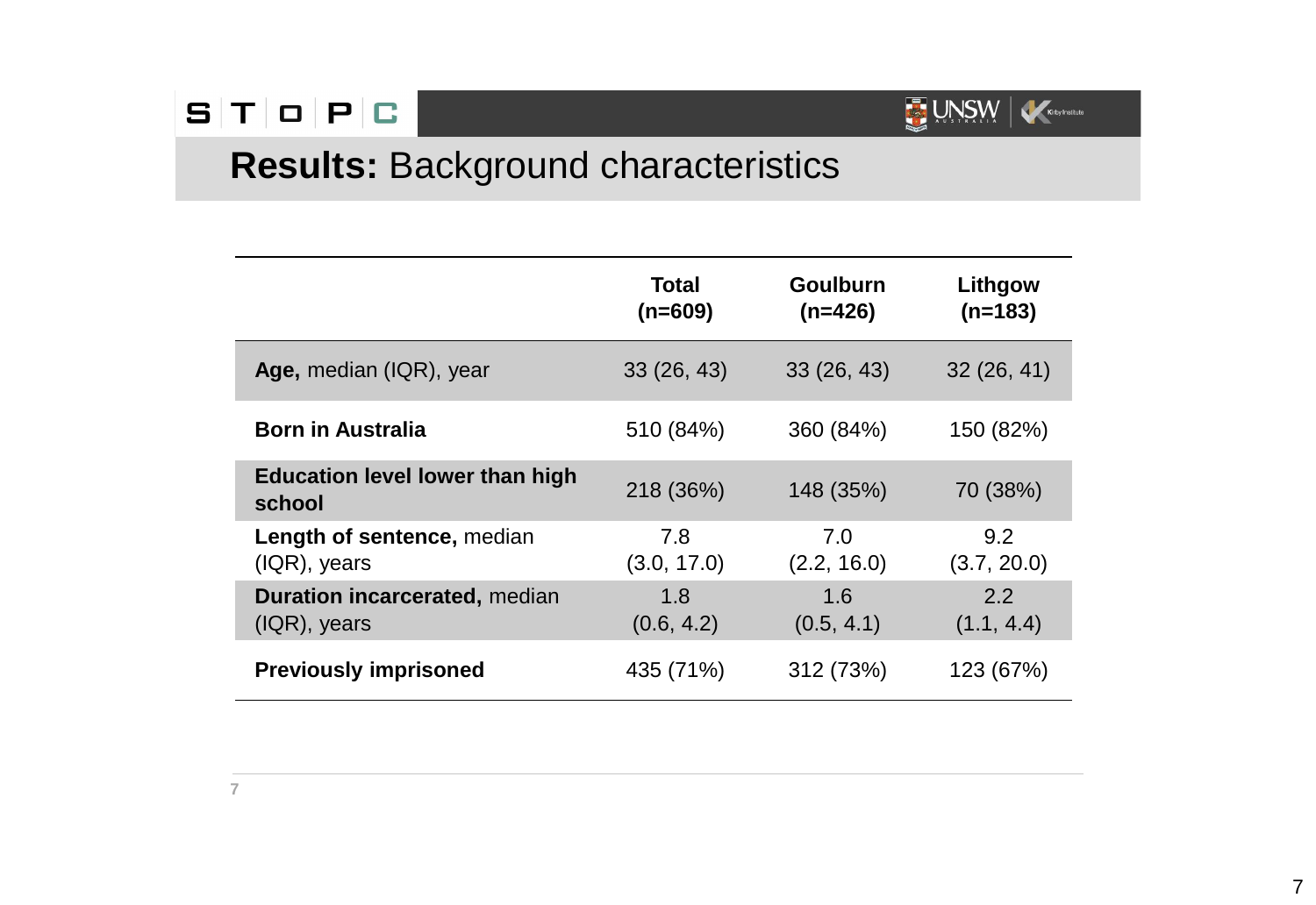#### $S$   $T$   $O$   $P$   $C$



#### **Results:** HCV status

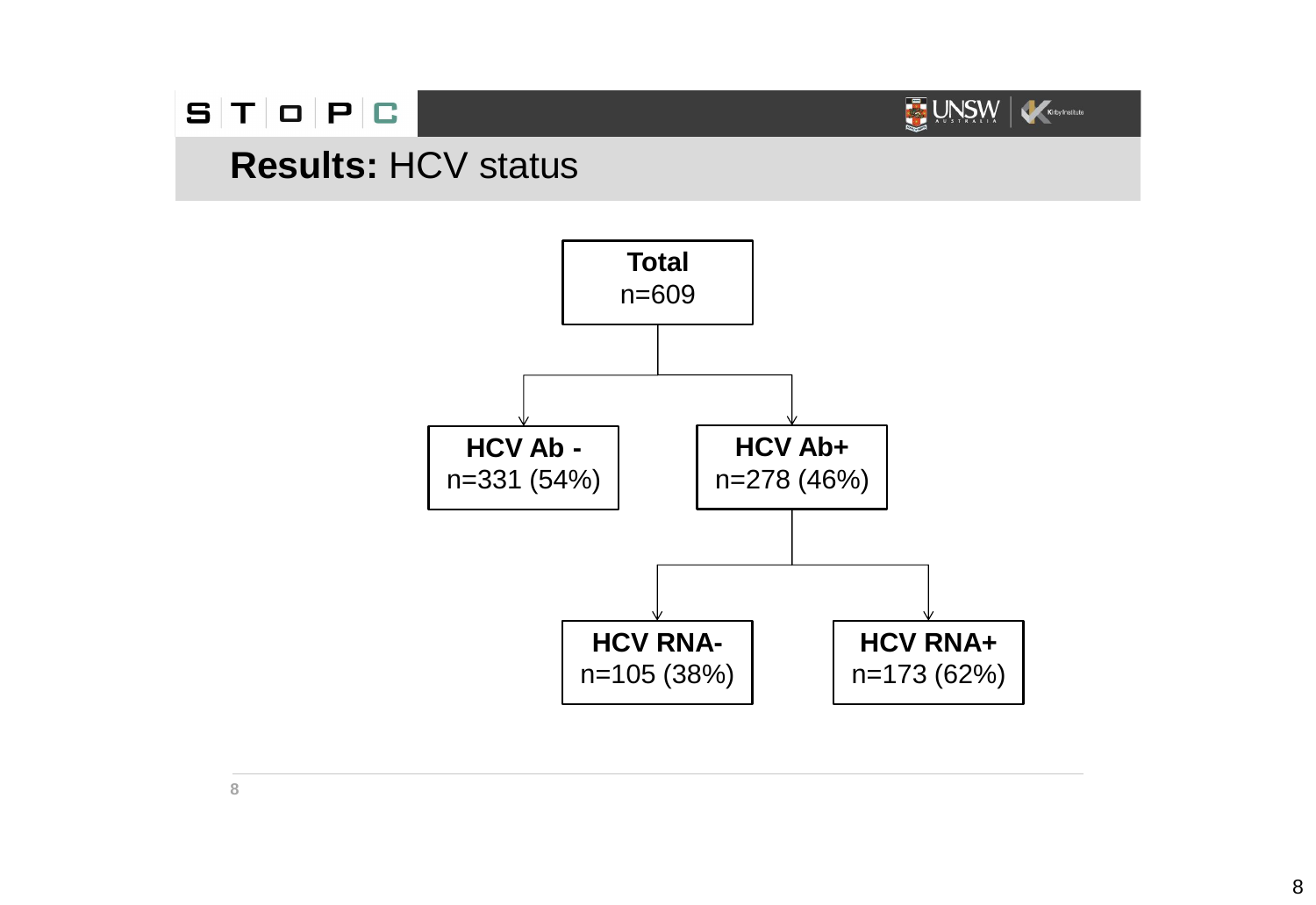#### $S|T|O|P|C$



## **Results:** HCV status



**HCV Ab- (not exposed)** 

■ HCV Ab+, RNA– (exposed, not infected)

■ HCV RNA+ (infected)

HIV Ab positive: n=1 (<1%) HBs Ag positive: n=9 (1%)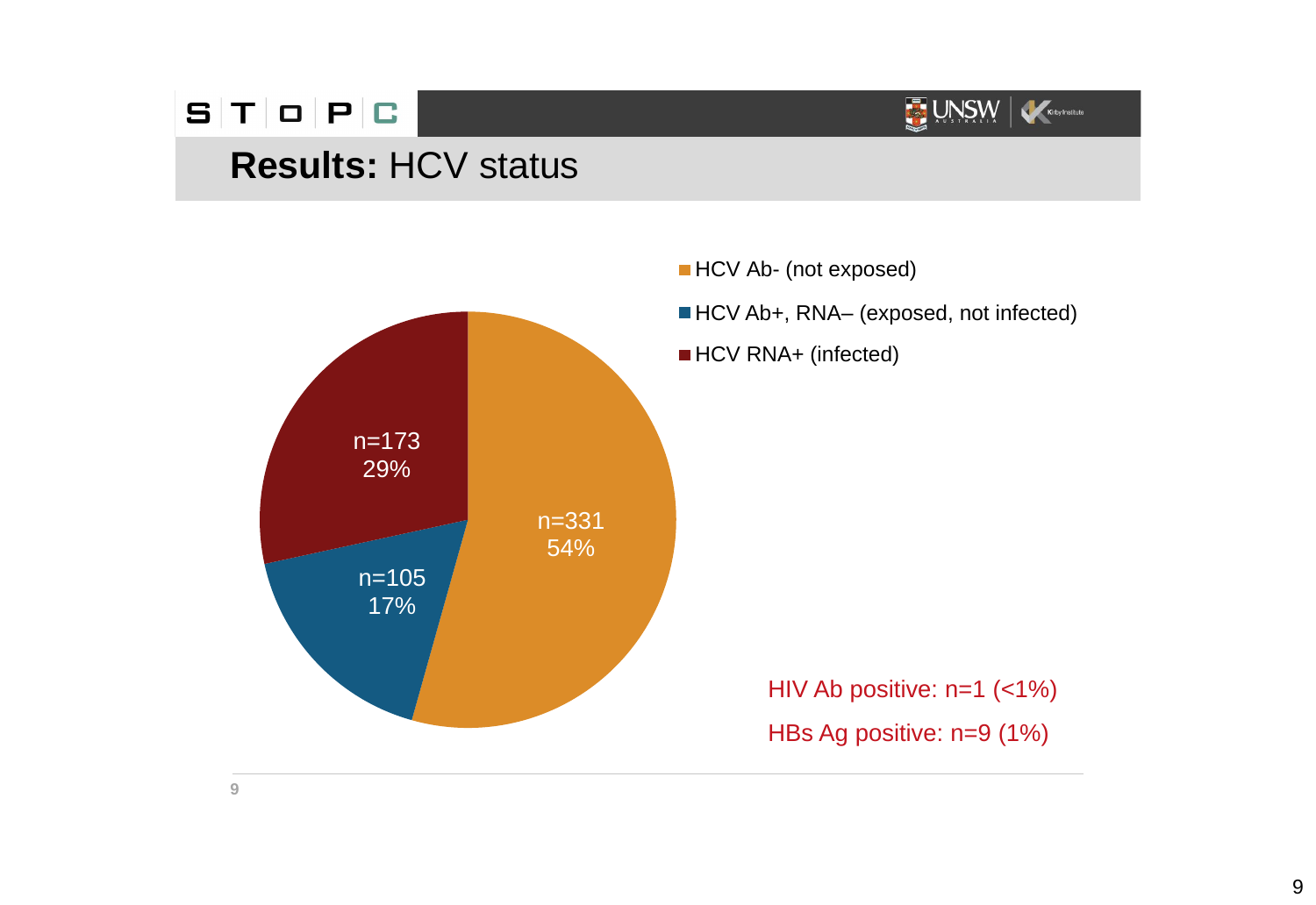

#### **Results:** Genotype and liver fibrosis

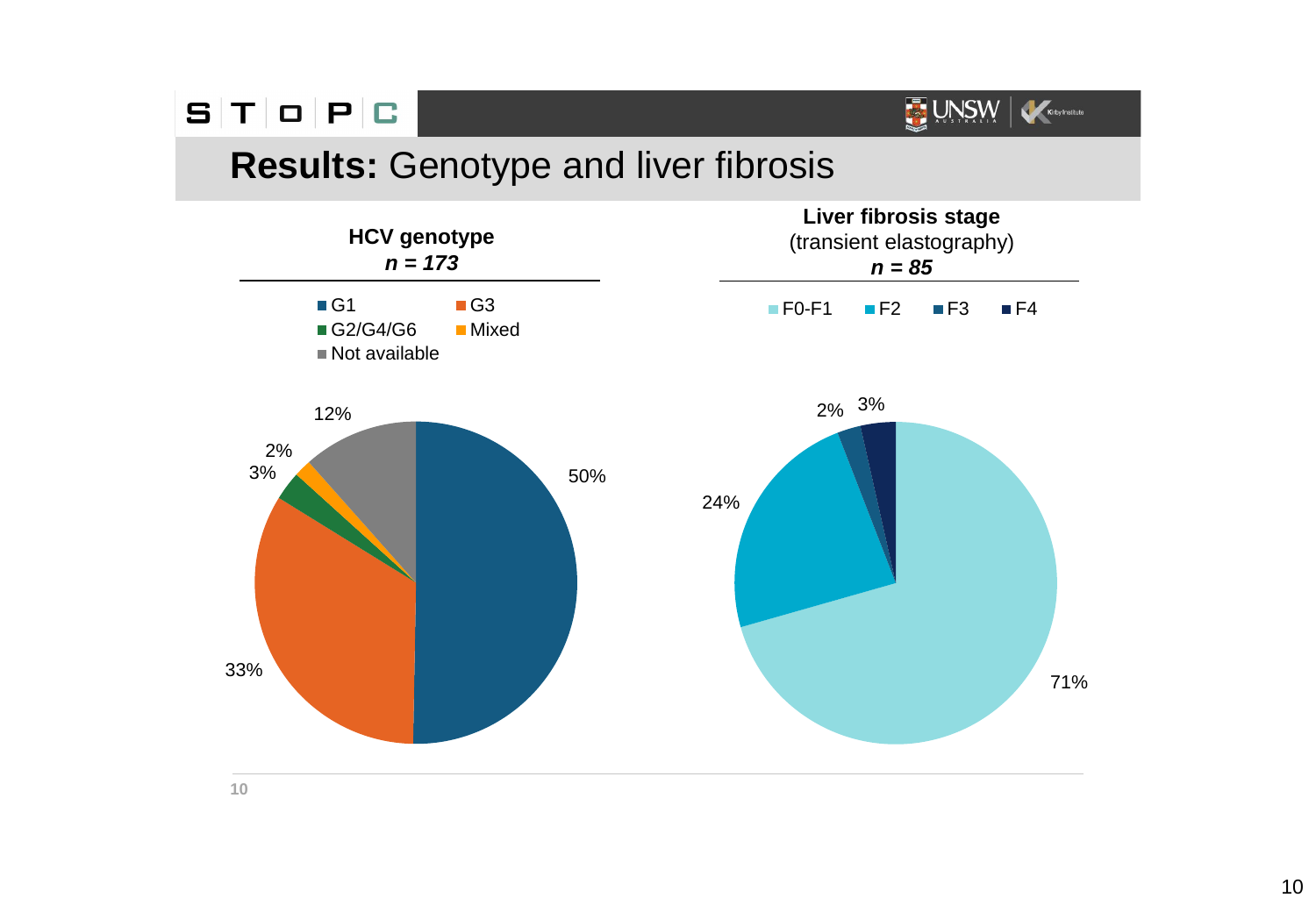#### **Results:** Self-reported history of HCV treatment

UNSW Kerty Institute



**11**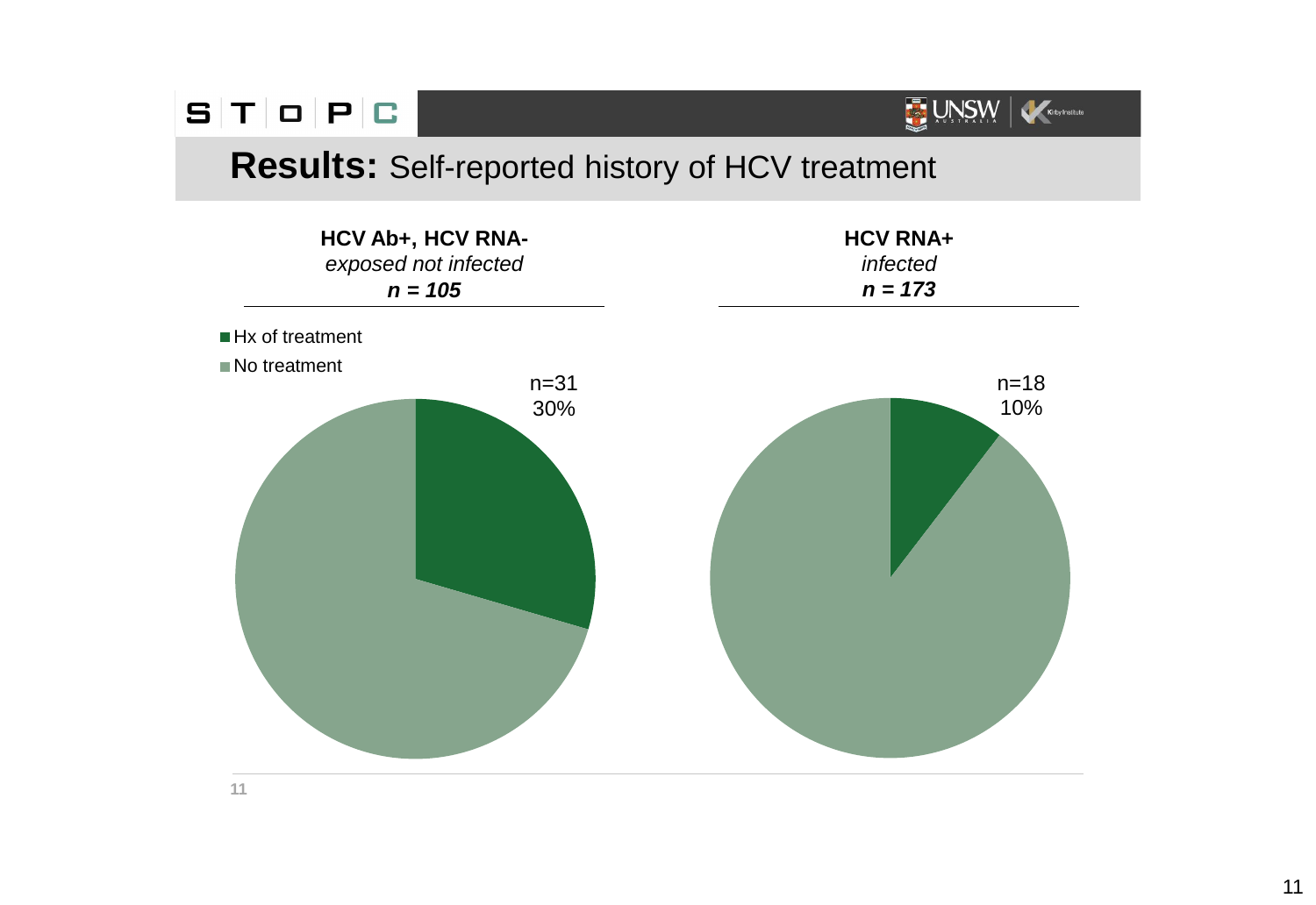

#### **Results:** IDU risk behaviors by HCV status

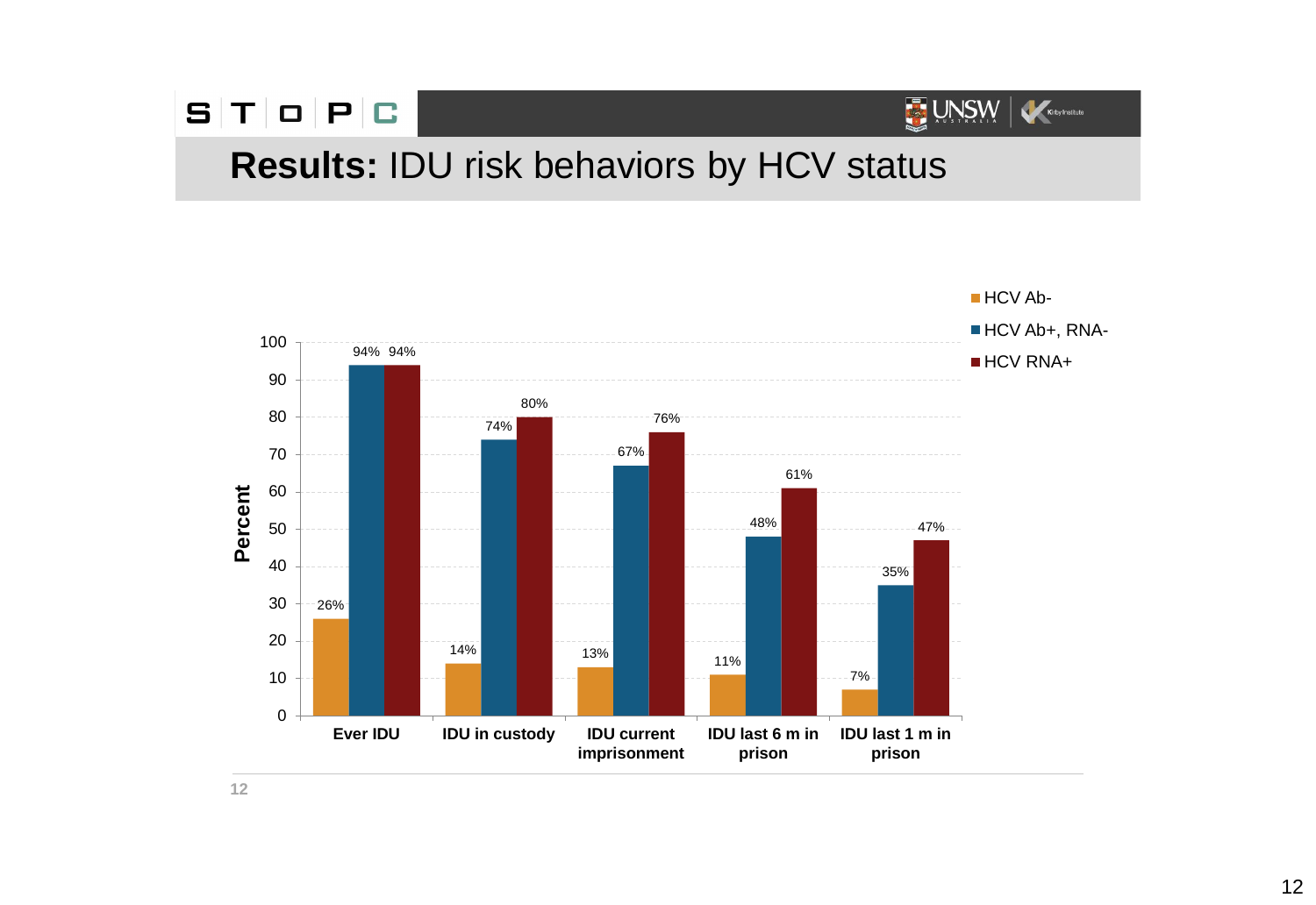#### $S[T|O|P|C$ UNSW Ketylnstitute **Results:** IDU risk behaviors among active PWID

**Those injecting in the last month in prison** *(n = 140)*

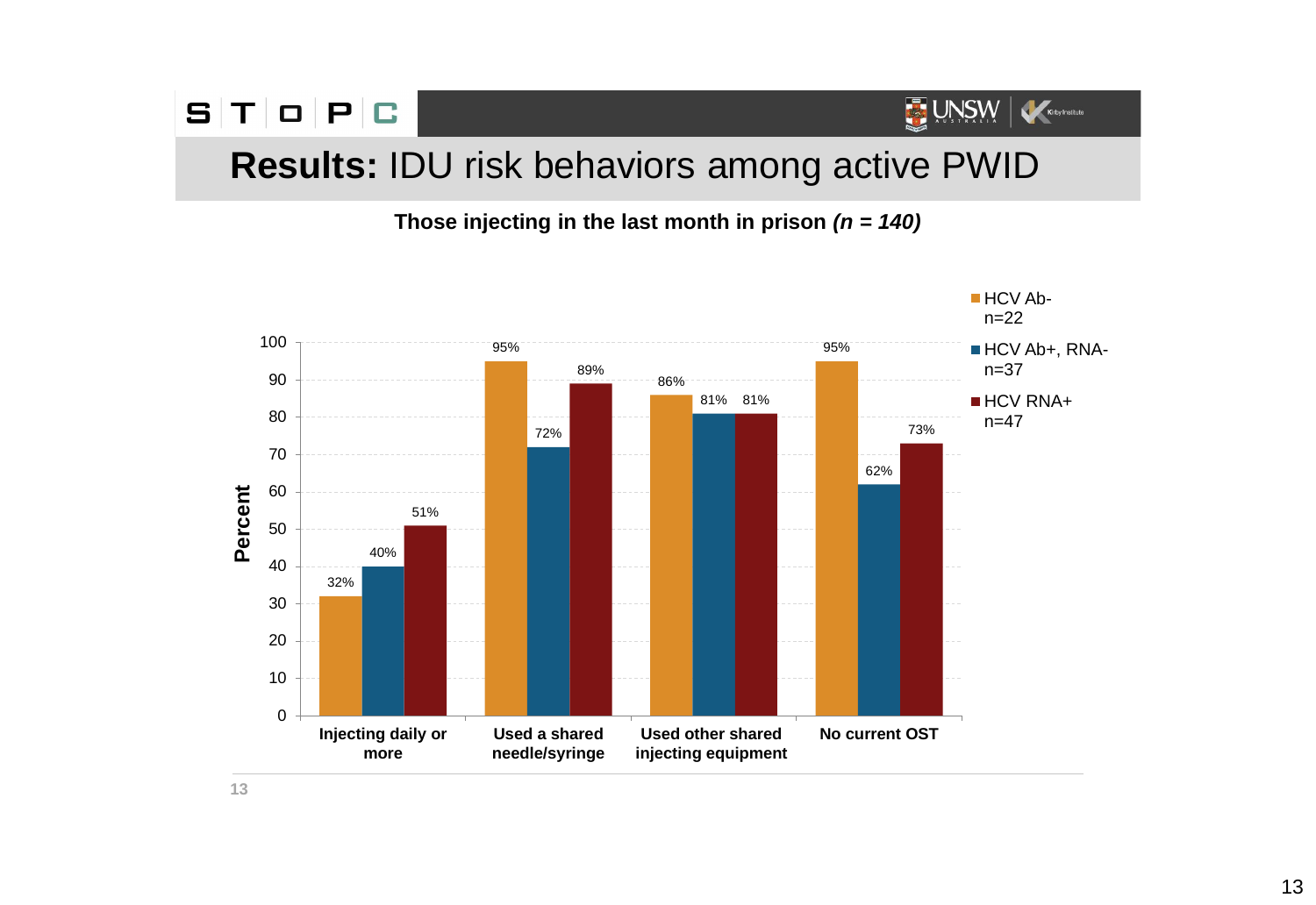

#### **Conclusion**

- A high proportion of participants with HCV infection from maximumsecurity prisons reported injecting risk behaviours, potentially contributing to HCV transmission in the prison.
- Among total participants at risk of HCV, those with previous HCV exposure and clearance were more likely to report active injecting in the prison than those with no previous exposure, suggesting ongoing risk of re-infection.
- Among participants with active IDU, high risk injecting was reported by all participants. It can translate to:
	- o High risk of transmitting HCV by those with HCV infection
	- o High risk of both HCV primary and re-infection among susceptible individuals
- Increased HCV prevention strategies are needed.
- Surveillance of HCV incidence should focus on detection of both HCV primary infection and re-infection.